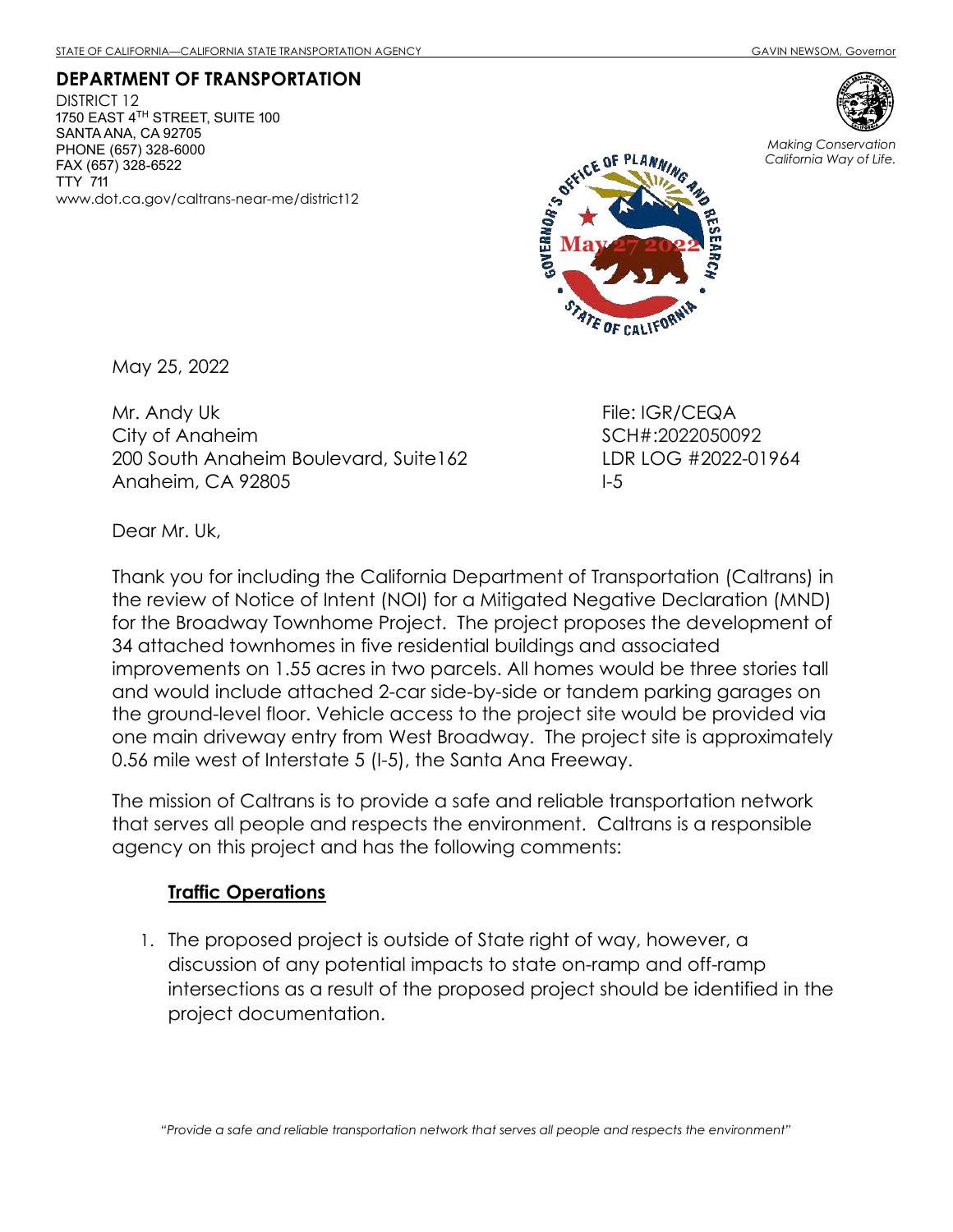Mr. Andy Uk May 25, 2022 Page 2

## System Planning

- 2. The project is to develop residential housing, which may increase traffic congestion and number of Single Occupancy Vehicle (SOV) trips. As Caltrans seeks to promote safe, accessible multimodal transportation, consider including a discussion on potentially improving multimodal transportation (i.e., walking, biking, and transit) options as part of the project development. Providing improved multimodal connections to the project site that can encourage residents to utilize alternative transportation options, thus reducing GHG emissions, congestion, and VMT. This also improves public health. Also, please consider including a discussion on general transportation safety improvements, especially for vulnerable road users such as bicyclists and pedestrians.
- 3. Caltrans encourages the design of Complete Streets that include highquality pedestrian, bicycle, and transit facilities that are safe and comfortable for users of all ages and abilities. Improvements may include providing secure bicycle parking, pedestrian-oriented LED lighting, and comfortable connections to nearby active transportation and/or transit facilities. Complete Streets improvements also promote regional connectivity, improve air quality, reduce congestion, promote improved first-/last-mile connections, and increase safety or all modes of transportation.

## Encroachment Permit

4. In the event of any work within Caltrans right of way discretionary review and approval by Caltrans and an encroachment permit will be required prior to construction. Additional information regarding encroachment permits may be obtained by contacting the Caltrans Permits Office at (657) 328-6553. For specific details on Caltrans Encroachment Permits procedure and any future updates regarding the application process and permit rates, please visit the Caltrans Encroachment Permits homepage at https://dot.ca.gov/programs/traffic-operations/ep.